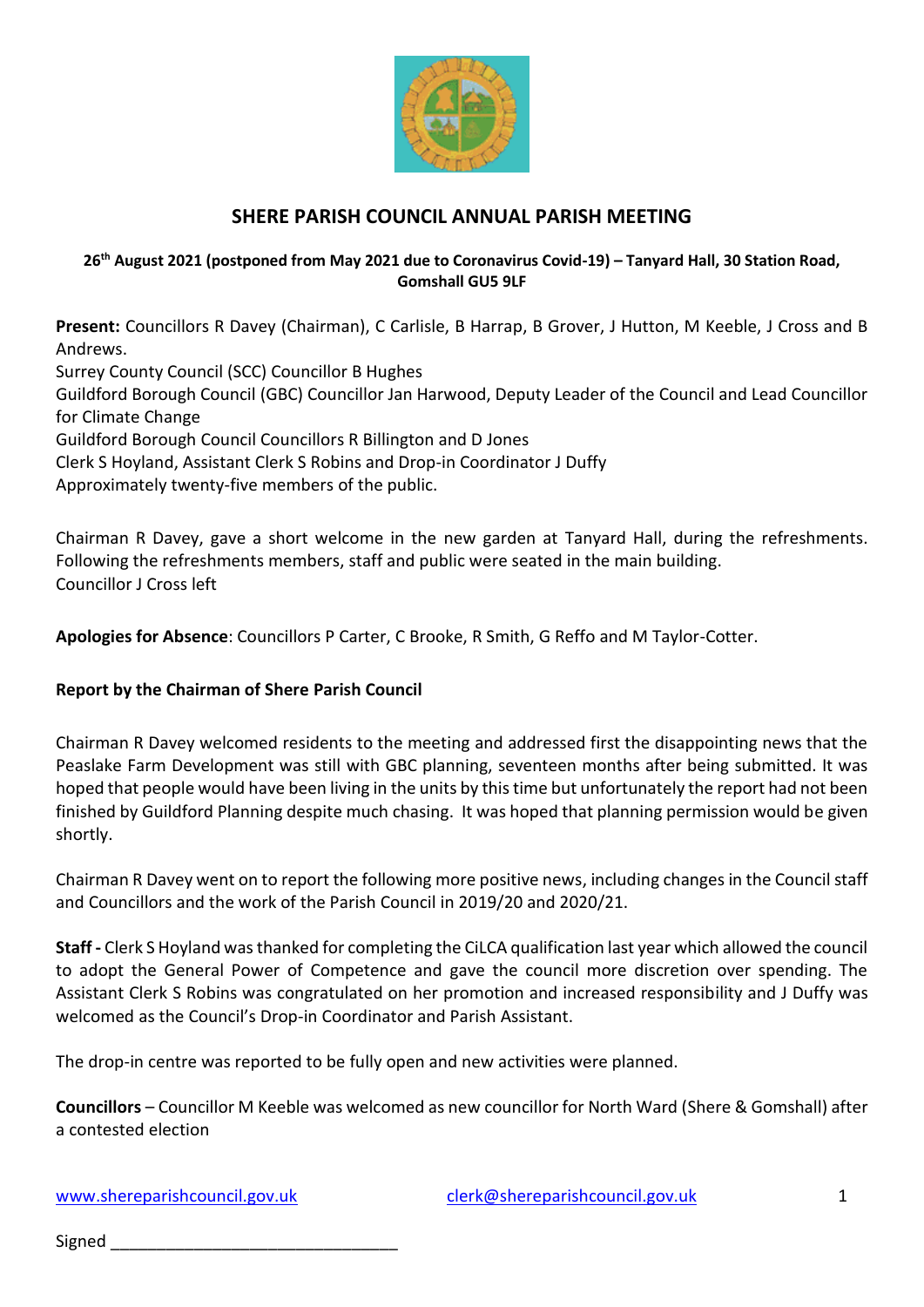**Coronavirus Covid-19** – the impact of the virus has been substantial affecting both day to day and long-term issues. The visual appearance of the villages has been compromised and some of the character eroded. Chairman R Davey explained that the council was aware of the impact of visitors and was beginning the process for a detailed 5-year plan, to help provide a safe and pleasant community and balance this with the large numbers of visitors. More details on the 5-year plan would be available in the coming months.

Chairman Roy Davey also reported that as Borough and County funds were under strain it was likely that parish funds would have to be used for projects, not strictly the responsibility of the Parish Council.

# **Recent Projects**

- Drop-in Centre Social Hub
- Protective fencing for oak tree in Shere
- Manging willow trees and re-turfing by stream in Shere
- Funded footpath repairs and new drainage by Shere Surgery
- Donation towards installation of prescription dispensing machine
- Donation towards Shere Pool works and offer of loan for additional works including the changing rooms
- Provision of five play areas in the parish upkeep and replacement of equipment to be included in 5-year plan.
- Brining football back to Goose Green by allowing Albury Eagles access
- Resurfacing the path across the swimming pool field to the Church to provide safe access.
- Successful lobbying for yellow lines between Pathfields and Pilgrims Way
- Vehicle Activated Signs circulating the villages to encourage slower speeds
- Virtual pavement, Queen Street, Gomshall
- Holmbury St Mary (HSM) Traffic Calming

Chairman R Davey explained that the council hoped that the costs from visitors to the parish would become less of a burden and more self-financing by looking at the toilets, car park and parking management (yellow lines)

## **Questions relating to the Chairman's report**

## **Q. What is a virtual path?**

**A.** A virtual path is lane painted to the side of the road which is for pedestrians but can also be used by cars when clear. It improves safety for pedestrians

## **Q. What traffic Calming was agreed in Holmbury St Mary?**

- **A.** Build outs to narrow the road and slow down traffic
- **Q. Who should be clearing the vegetation from Forest Green to HSM and maintaining painted road sign entering HSM at Pitland Street along roads?**
- **A.** Surrey County Council are responsible and details can be forwarded to them

## **Q. Can the speed limit on Queen Street in Gomshall be lowered to 20mph?**

**A.** Lowering speed limits is complicated. Speed limit reductions are only considered by Surrey County Council is the topography of the road forces the traffic to slow down to the desired speed

## **Q. Can parking spaces in Shere car park be reserved for local residents?**

[www.shereparishcouncil.gov.uk](http://www.shereparishcouncil.gov.uk/) [clerk@shereparishcouncil.gov.uk](mailto:clerk@shereparishcouncil.gov.uk) 2